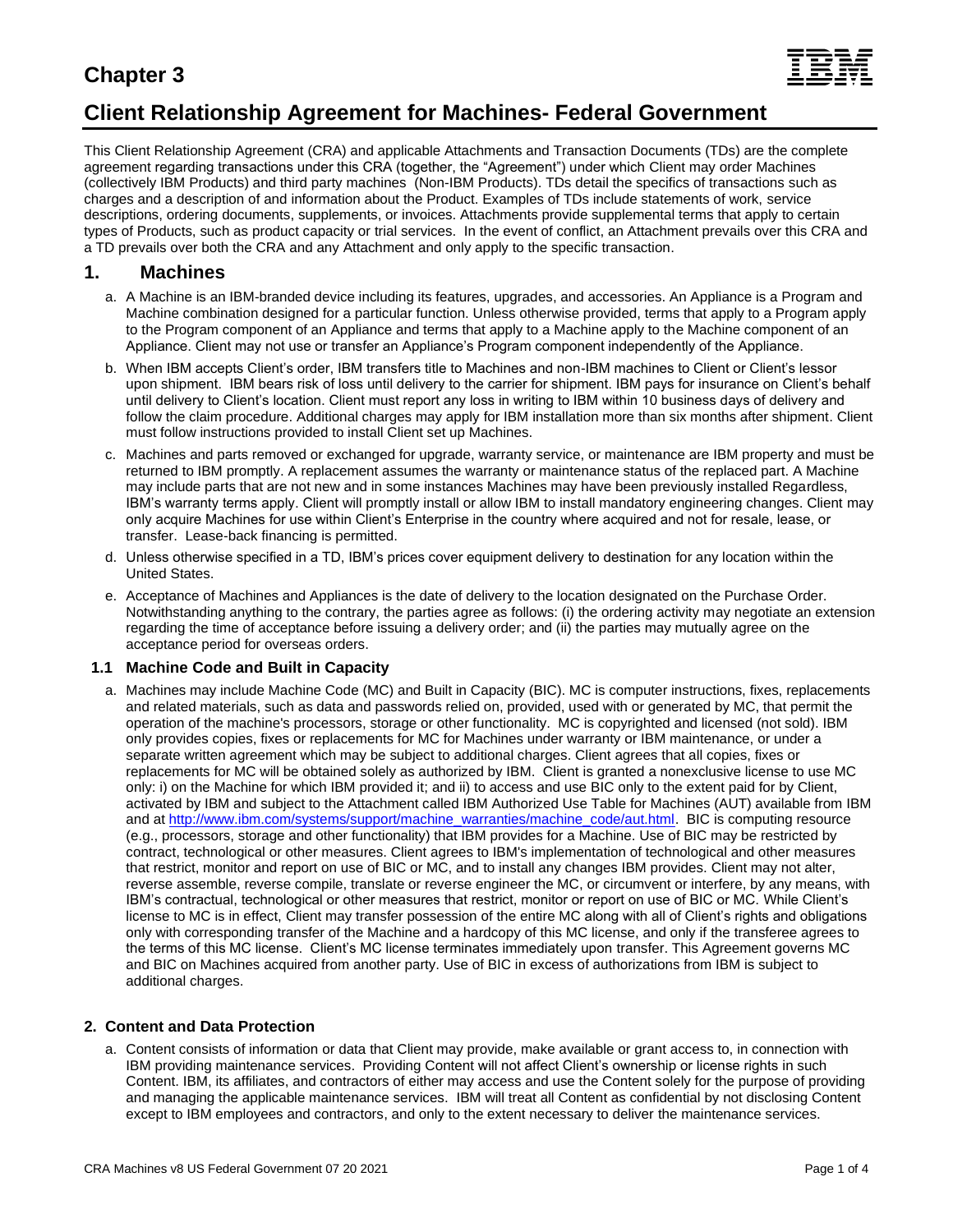- b. Client is responsible for obtaining all necessary rights and permissions to enable, and grants such rights and permissions to, IBM, its affiliates, and contractors of either to use, provide, store and otherwise process Content in connection with the maintenance services. This includes Client providing required information, making necessary disclosures and obtaining consent, if required, before providing individuals' information, including personal or other regulated data in such Content. Client is responsible for adequate back-up of Content. If any Content could be subject to governmental regulation or may require security measures beyond those specified by IBM for maintenance services, Client will not input, provide. or allow access to such Content unless specifically permitted in the terms of the relevant TD or unless IBM has otherwise first agreed in writing to implement additional security and other measures.
- c. IBM's Data Processing Addendum at [www.ibm.com/dpa](http://www.ibm.com/dpa) (DPA) and applicable DPA Exhibit(s) apply to any personal data that the Government requires IBM to process, if and to the extent: i) the European General Data Protection Regulation (EU/2016/679) (GDPR); ii) other data protection laws identified at <http://ibm.com/dpa/dpl> apply. Please contact your IBM representative for the applicable Data Processing Exhibit.
- d. Upon request by either party, IBM, Client, affiliates of either, will enter into additional agreements as required by law in the prescribed form for the protection of personal or regulated personal data included in Content. The parties agree (and will ensure that their respective affiliates agree) that such additional agreements will be subject to the terms of the Agreement.
- e. IBM will return or remove Content from IBM computing resources upon the expiration or cancellation of the maintenance Services, or earlier upon Client's request. IBM may charge for certain activities performed at Client's request (such as delivering Content in a specific format). IBM does not archive Content, however some Content may remain in backup files until expiration of such files as governed by IBM's backup retention practices.

#### **3. Warranties and Post Warranty Support**

- a. IBM warrants that Machines used in their specified operating environment conform to their official published specifications. For a Machine, the warranty period is specified in the Attachment or TD. During its warranty period, IBM will repair or exchange the Machine without charge, as specified in the Attachment. Warranty does not apply to Machines that Client did not allow IBM to install as required by the TD. Client may purchase warranty service upgrades and post warranty support where available. The warranty period for customer set up (CSU) machines will commence upon the earlier of two calendar days after delivery to IBM's end client by IBM's common carrier, or two calendar days after the standard transit allowance period from the last IBM location.
- b. If a Machine does not function as warranted during its warranty period and IBM is unable to repair or replace it with a functional equivalent, Client may return it to IBM for a refund of the amount Client paid and Client's license or right to use it terminates.
- c. **I**BM does not warrant uninterrupted or error-free operation of an IBM Product or that IBM will correct all defects or prevent third party disruptions or unauthorized third party access to an IBM Product. These warranties are the exclusive warranties from IBM and replace all other warranties, including the implied warranties or conditions of satisfactory quality, merchantability, non-infringement, and fitness for a particular purpose. IBM warranties will not apply if there has been misuse, modification, damage not caused by IBM, or failure to comply with instructions provided by IBM, or if otherwise stated in an Attachment or TD. Non-IBM Products are sold under the Agreement as-is, without warranties of any kind. Third parties may provide their own warranties to Client.

#### **4. Charges, Taxes, Payment and Verification**

- a. Client will be invoiced all applicable charges specified for an IBM Product or non-IBM Product, and charges for use in excess of authorizations. The Government will be invoiced for products upon shipment. IBM shall state separately on invoices taxes excluded from the fees, and the Client agrees either to pay the amount of the taxes or provide evidence necessary to sustain an exemption, in accordance with FAR 52.229-1 and FAR 52.229-3. Amounts are due upon receipt of the invoice and payable within 30 days of the invoice receipt date, in accordance with the Prompt Payment Act, to an account specified by IBM.. Prepaid Services must be used within the applicable period. IBM does not give credits or refunds for any prepaid, one-time charges, or other charges already due or paid.
- b. If applicable, Client agrees to: i) pay withholding tax directly to the appropriate government entity where required by law; ii) furnish a tax certificate evidencing such payment to IBM; iii) pay IBM only the net proceeds after tax; and iv) fully cooperate with IBM in seeking a waiver or reduction of such taxes and promptly complete and file all relevant documents. Where taxes are based upon the location(s) receiving the benefit of the Cloud Service, Client has an ongoing obligation to notify IBM of such location(s) if different than Client's business address listed in the applicable Attachment or TD.

Client will: i) maintain, and provide upon request, records, system tools output, and access to Client's premises, as reasonably necessary for IBM and its independent auditor to verify Client's compliance with the Agreement, including MC and Program licenses and metrics, such as sub-capacity usage; and ii) Client shall order and IBM will invoice for required entitlements (including associated S&S or maintenance) at IBM's then current rates and for other charges and liabilities determined as a result of such verification, as IBM specifies in an invoice. These compliance verification obligations remain in effect during the term of any TD and for two years thereafter.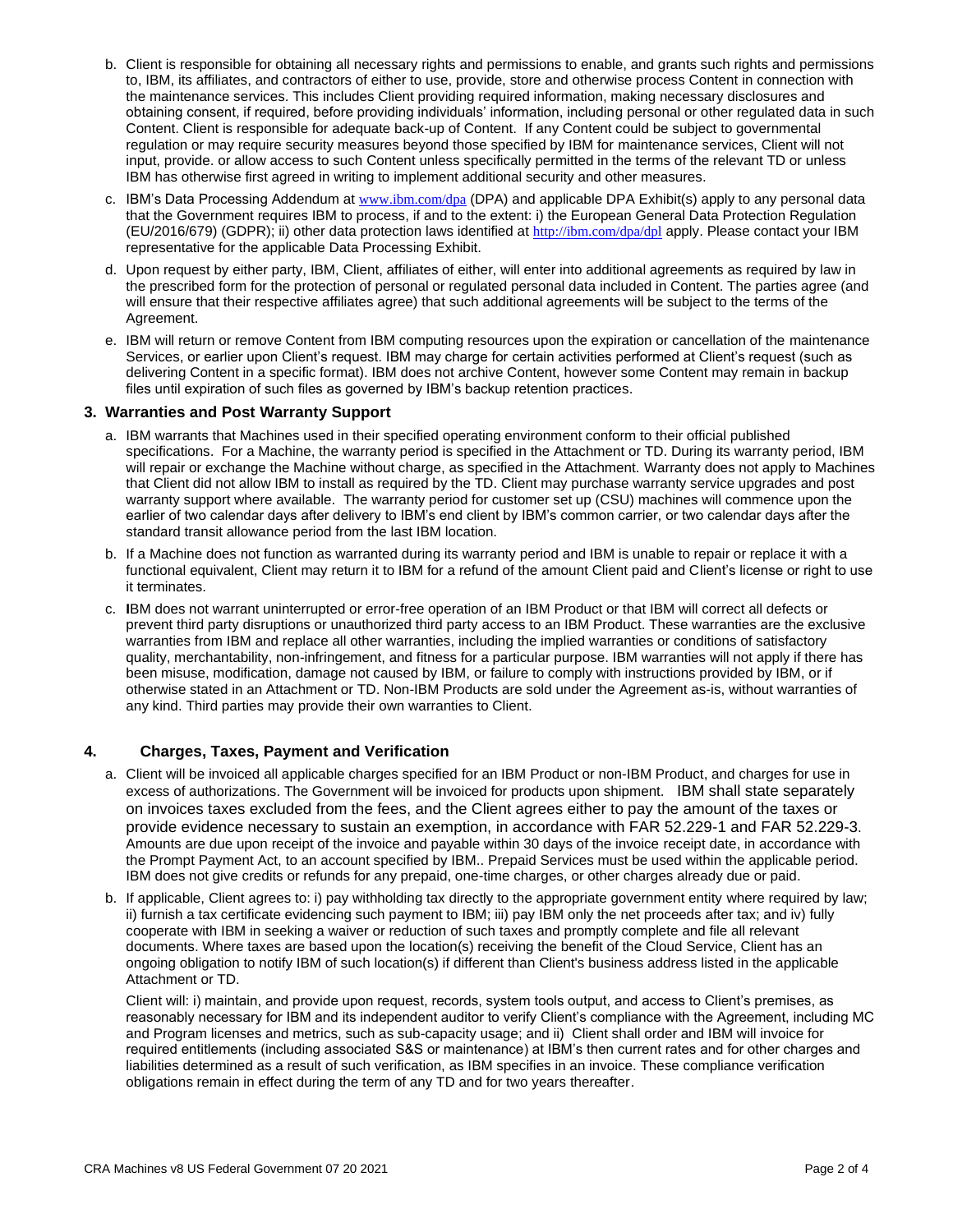### **5. Liability and Indemnity**

- a. IBM's entire liability for all claims related to the Agreement will not exceed the amount of any actual direct damages incurred by Client up to the amounts paid (if recurring charges, up to 12 months' charges apply) (for the product or service that is the subject of the claim, regardless of the basis of the claim. IBM will not be liable for special, incidental, exemplary, indirect, or economic consequential damages, or lost profits, business, value, revenue, goodwill, or anticipated savings. These limitations apply collectively to IBM, its affiliates, contractors, and suppliers.
- b. b. The following amounts, are not subject to the above cap: (i) third party payments referred to in the paragraph below; (ii) damages for personal injury or death resulting from IBM's negligence; (iii) for fraud by IBM; or (iv) any other damages for which liability cannot be limited by law. If a third party asserts a claim against Client that an IBM Product acquired under the Agreement infringes a patent or copyright, IBM will indemnify the Client against that claim, at IBM's expense and and pay amounts finally awarded by a court against Client or included in a settlement approved by IBM, provided that Client promptly: i) notifies IBM in writing of the claim; ii) and supplies information requested by IBM. The Government shall make every effort to permit IBM to fully participate in the defense and/or settlement of such claim. However, IBM understands such participation will be under the control of the Department of Justice.
- c. IBM has no responsibility for claims based on Non-IBM Products, items not provided by IBM, or any violation of law or third party rights caused by Content, or any Client materials, designs, specifications, or use of a non-current version or release of an IBM Product when an infringement claim could have been avoided by using a current version or release.

#### **6. Governing Laws and Geographic Scope**

- a. Each party is responsible for complying with: i) laws and regulations applicable to its business and Content; and import, export and economic sanction laws and regulations, including defense trade control regime of any jurisdiction, including the International Traffic in Arms Regulations and those of the United States that prohibit or restrict the export, re-export, or transfer of products, technology, services or data, directly or indirectly, to or for certain countries, end uses or end users.
- b. Both parties agree to the application of the laws of the US Federal Government apply without regard to conflict of law . rights and obligations of each party are valid only in the country where the transaction is performed or, if IBM agrees, the country where the product is placed in productive use, except all licenses are valid as specifically granted. IBM will not serve as Client's exporter or importer, except as required by data protection laws, for: i) any Content; or ii) use of any portion of the Cloud Service from a country outside Client's business address. If any provision of the Agreement is invalid or unenforceable, the remaining provisions remain in full force and effect. Nothing in the Agreement affects statutory rights of consumers that cannot be waived or limited by contract. The United Nations Convention on Contracts for the International Sale of Goods does not apply to transactions under the Agreement.

#### **7. General**

- a. Parties will not disclose confidential information without a separate, signed confidentiality agreement. If confidential information is exchanged in connection with the Agreement, the applicable confidentiality agreement is incorporated into, and subject to, this CRA. This paragraph does not apply to Content provided in the use of a Cloud Service.
- b. IBM is an independent contractor, not Client's agent, joint venturer, partner, or fiduciary, and does not undertake to perform any of Client's regulatory obligations, or assume any responsibility for Client's business or operations. IBM is an information technology provider only. Any directions, suggested usage, or guidance provided by the IBM or an IBM Product does not constitute medical, clinical, legal, accounting, or other licensed professional advice. Client should obtain its own expert advice. Client is responsible for its use of IBM Products and Non-IBM Products. Each party is responsible for determining the assignment of its and its affiliates personnel and their respective contractors, and for their direction, control, and compensation.
- c. IBM maintains a robust set of business conduct and related guidelines covering conflicts of interest, market abuse, antibribery and corruption, and fraud. IBM and its personnel comply with such policies and require contractors to have similar policies.
- d. IBM Business Partners who use or make available IBM Products or non-IBM products are independent from IBM and unilaterally determine their prices and terms. IBM is not responsible for their actions, omissions, statements, or offerings.
- e. IBM may offer Non-IBM Products as part of an offering, or an IBM Product may enable access to Non-IBM Product, that may require acceptance of third party terms presented to the Client. Terms are reviewed and accepted by the Client. Linking to or use of Non-IBM Products constitutes Client's agreement with such terms. IBM is not a party to such third party agreements and is not responsible for such Non-IBM Products. Access to Non-IBM Cloud Services or other Services may be withdrawn at any time.
- f. IBM, its affiliates, and contractors of either, may, wherever they do business, store and otherwise process business contact information (BCI) of Client, its personnel, and authorized users, for example, name, business telephone, address, email, and user ID for business dealings with them. Where notice to or consent by the individuals is required for such processing, Client will notify and obtain such consent. The IBM Privacy Statement at <https://www.ibm.com/privacy/us/en/> provides additional details with respect to BCI and Account Data described below.
- g. Account Data is information, other than Content and BCI, that Client provides to IBM to enable Client's acquisition or use of IBM Products or Non-IBM Products or that IBM collects using tracking technologies, such as cookies and web